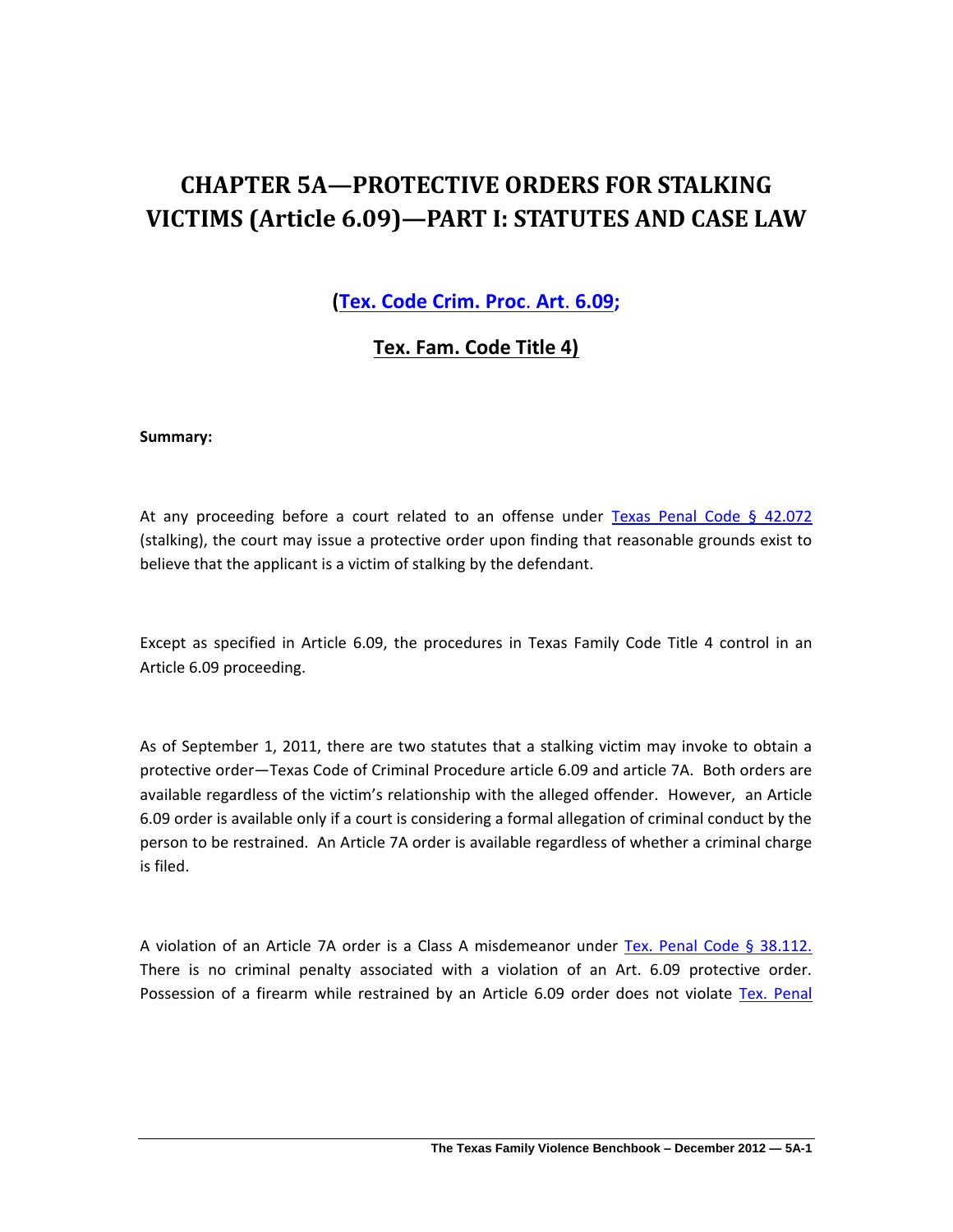Code  $§$  46.04 but, depending what the order prohibits and whom it protects, firearms possession by the restrained party may violate  $\underline{18}$  U.S.C. § 921  $.1$  (See Chapter 14).

This chapter discusses the Article 6.09 stalking victim's protective order. The Article 7A stalking victim's protective order is discussed in Chapter 5 above.

## *5A.1 Eligibility; jurisdiction; venue.*

A stalking victim<sup>2</sup> is eligible for a protective order under Tex. Code Crim. Proc. Art. 6.09, regardless of the relationship between the victim and the alleged offender, when the person to be restrained has appeared in a court at a proceeding related to conduct that constitutes stalking in violation of [Tex. Penal Code § 42.072.](http://www.lexis.com/research/slft?cite=54582050656E616C20436F646520A72034322E3037322E&keyenum=15452&keytnum=0Tex.%20Penal%20Code%20§%2042.072)

## **5A.1.1 Controlling law.**

Except as otherwise stated in Article 6.09, a proceeding under this chapter is controlled by Texas Family Code Title 4.

[\(Tex. Code Crim. Proc. art. 6.09\)](http://www.lexis.com/research/xlink?app=00075&view=full&searchtype=lt&search=Tex.+Code+crim.+Proc.+art.+6.09)

## **5A.1.2 Standing to apply.**

 $\overline{\phantom{a}}$ 

[Tex. Code Crim. Proc. art. 6.09](http://www.lexis.com/research/xlink?app=00075&view=full&searchtype=lt&search=Tex.+Code+crim.+Proc.+art.+6.09) states that "a person" may request a protective order under this statute. Reading "person" in the context of the applicable provisions in Texas Family Code Title 4, the potential applicants include:

 $1$  [18 U.S.C. § 921](http://www.lexis.com/research/slft?cite=31382055534320A720393231&keyenum=15452&keytnum=0) makes it an offense to possess a firearm while restrained by a protective order, which is defined in 18 U.S.C. §  $922(g)(8)$  as a court order issued after notice and an opportunity to be heard tht restrains a person from harassing, stalking, or threatening an intimate partner or child of an intimate partner or engaging in conduct that would place an intimate partner in fear of bodily injury to the intimate partner or child and includes a finding that the person restrained represents a credible threat of physical safety to such intimate partner or child or by its terms explicitly prohibits the use, attempted use, or threatened use of physical force against such intimate partner or child that would reasonably be expected to cause bodily injury.

<sup>&</sup>lt;sup>2</sup> As used in this section the term "sexual assault victim" includes a victim of the offense of indecency with a child.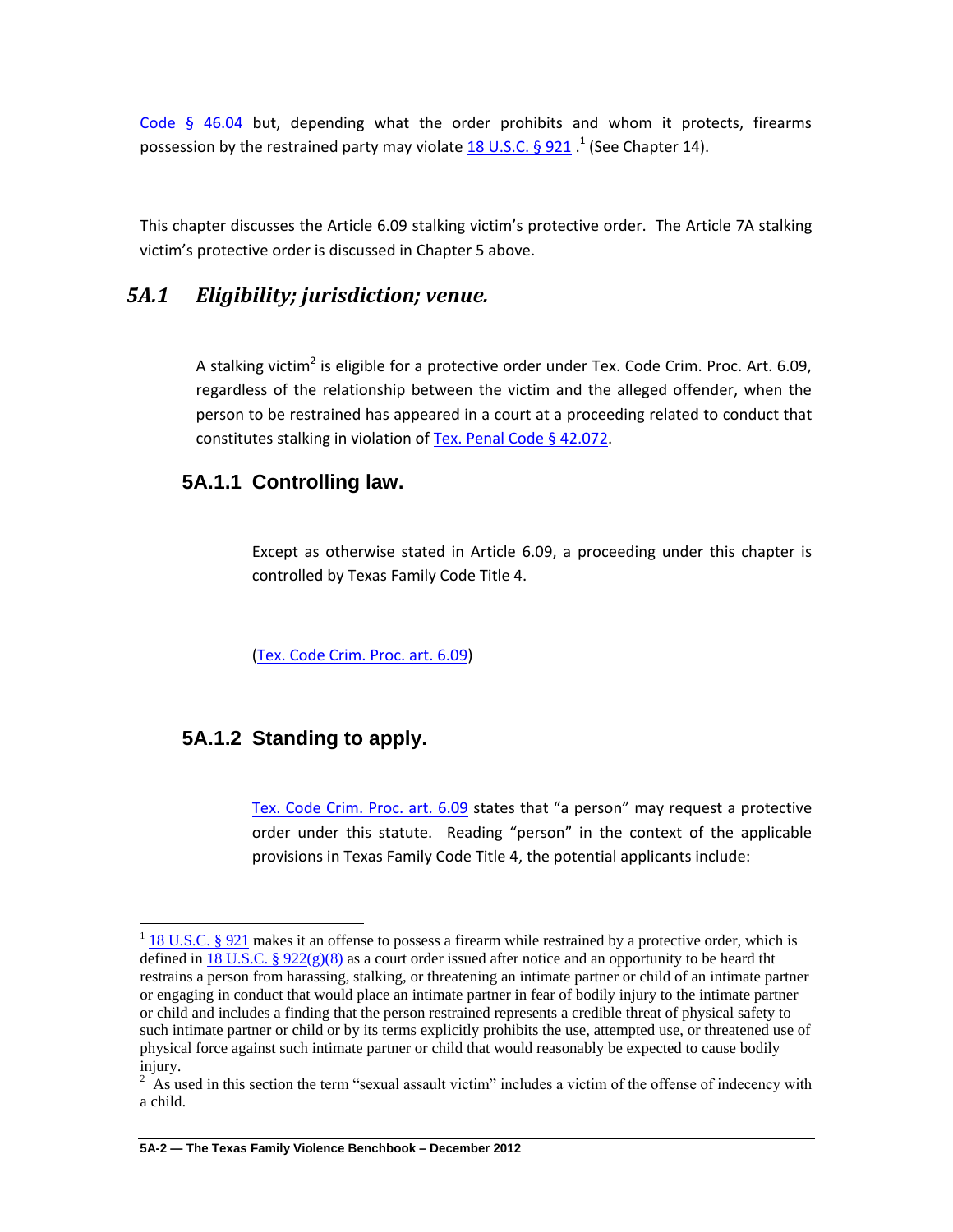- (1) the victim;
- (2) an adult member of the victim's family or household;

#### **OR**

(3) the prosecuting attorney of the county where either the applicant or the defendant resides.

[\(Tex. Code Crim. Proc. art. 6.09](http://www.lexis.com/research/xlink?app=00075&view=full&searchtype=lt&search=Tex.+Code+crim.+Proc.+art.+6.09) (a)[; Tex. Fam. Code § 82.002\).](http://www.lexis.com/research/slft?cite=54582046616D696C7920436F646520A72038322E303032292E&keyenum=15452&keytnum=0)

# **5A.1.3 Jurisdiction.**

By implication, jurisdiction lies in the court where the associated criminal case is pending. The statute lists the following courts as having jurisdiction**:**

- (1) constitutional county court;
- (2) statutory county court;

**OR**

(3) district court.

[\(Tex. Code Crim. Proc. art. 6.09\(a](http://www.lexis.com/research/xlink?app=00075&view=full&searchtype=lt&search=Tex.+Code+crim.+Proc.+art.+6.09)))

### **5A.1.4 Venue.**

The statute does not specifically state where venue lies, but venue necessarily follows the associated criminal case.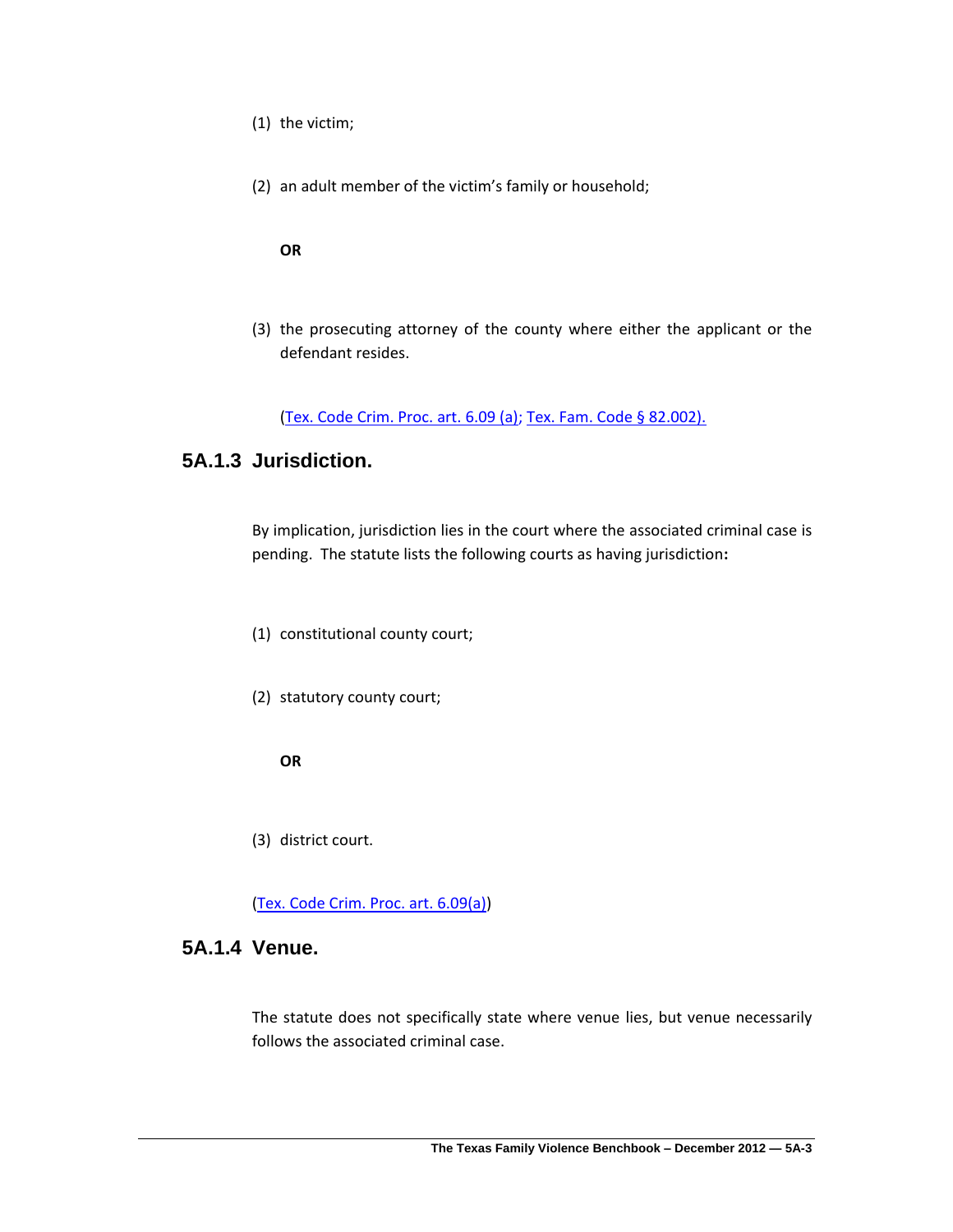[\(Tex. Code Crim. Proc. art. 6.09\)](http://www.lexis.com/research/xlink?app=00075&view=full&searchtype=lt&search=Tex.+Code+crim.+Proc.+art.+6.09)

# **5A.1.5 Contents of the application.**

The application must contain:

- the name and county of residence of the applicant and defendant;
- a detailed description of the relevant facts establishing the applicant is a victim of stalking by the alleged offender;
- an allegation that the defendant has appeared in court to answer to a charge of stalking under Tex. Penal Code  $\S$  42.072 (stalking) against the applicant;
- a statement that the application for protective order is filed in the same county where the defendant's criminal charge was filed;

#### **AND**

• a request for a protective order.

#### [\(Tex. Code Crim. Proc. art. 6.09;](http://www.lexis.com/research/xlink?app=00075&view=full&searchtype=lt&search=Tex.+Code+crim.+Proc.+art.+6.09) [Tex. Fam. Code § 82.009\)](http://www.lexis.com/research/slft?cite=54582046616D696C7920436F646520A72038322E30303929&keyenum=15452&keytnum=0)

## **5A.1.6 Fees.**

#### **5A.1.6.1 No fees for applicant.**

An applicant may **NOT** be assessed fees, costs, or other charges in connection with the filing, serving, entering, or transferring of a protective order. This prohibition covers motions to dismiss, modify, or withdraw a protective order, certified copies of the order, court reporter or judicial fund fees, and any other fee associated with a protective order.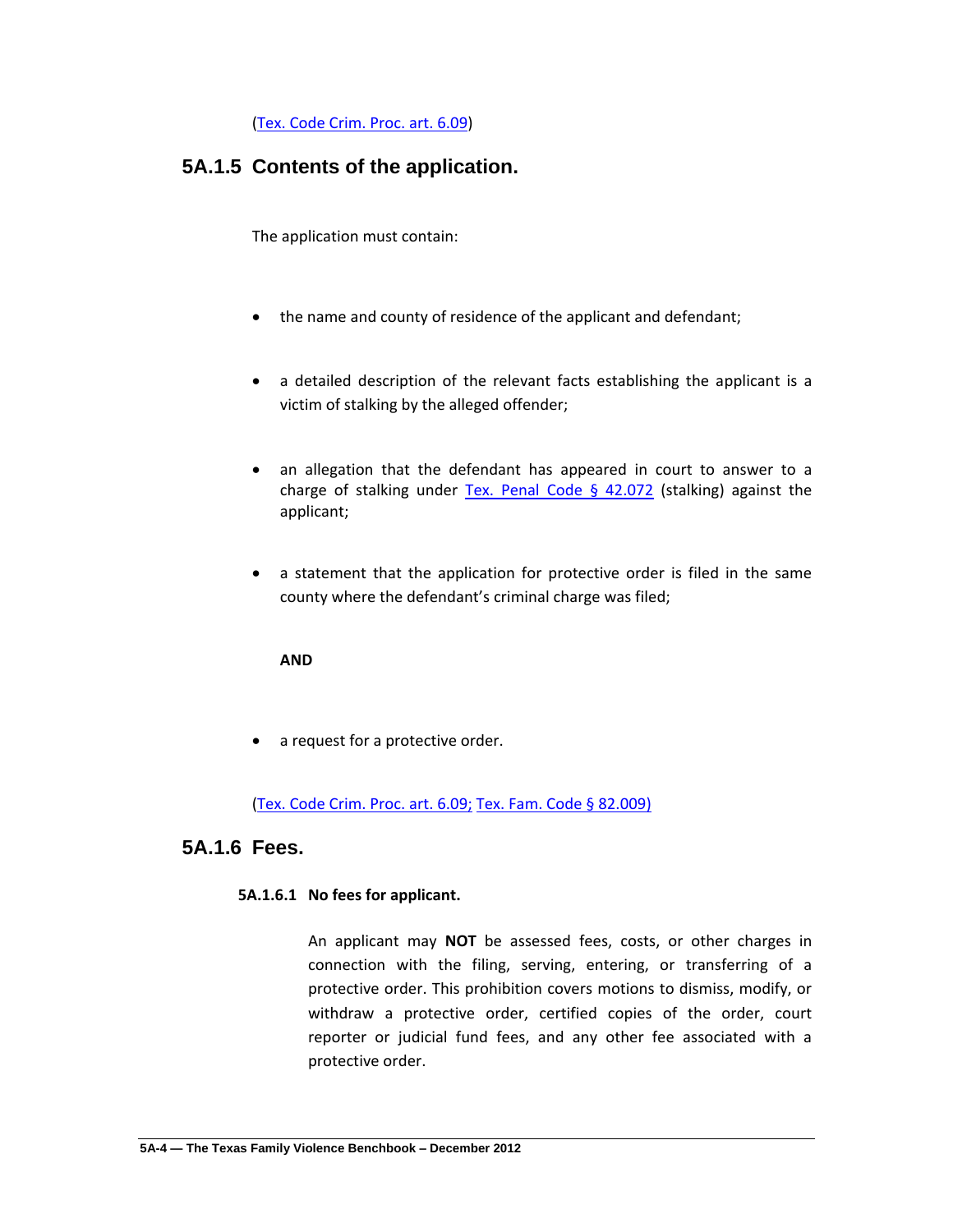#### [\(Tex. Fam. Code § 81.002\)](http://www.lexis.com/research/slft?cite=54582046616D696C7920436F646520A72038312E30303229&keyenum=15452&keytnum=0)

#### **5A.1.6.2 No fees for alleged offender.**

Although Title 4 of the Tex. Fam. Code authorizes assessment of fees (including attorney's fees), the assessment is tied to a finding that the person committed family violence, a finding that may be inapplicable to a protective order under Art. 6.09. Therefore, absent a finding of family violence, there is *no direct statutory authority permitting the assessment of fees or other costs against the alleged offender in this type of hearing.*

# *5A.2 Temporary order.*

As discussed above, it is unclear whether the legislature meant for temporary *ex parte* protective orders to be available in Article 6.09 proceedings. Article 6.09 does not mention temporary orders so the only authority for a temporary order derives from the authorization of such orders in Family Code Title 4. $^3$ 

**NOTE:** Should the court contemplate issuing a temporary protective order in an Art. 6.09 proceeding, the applicant will need to submit a sworn statement and the issue of the proper finding must be considered. It is unclear whether the Art. 6.09 probable cause findings supplement or replace the "clear and present danger" finding required by Family Code § 83.001 for a temporary order. To the extent one finding is not subsumed in the other, the better practice may be to include both findings (e.g., a probable cause finding and a clear and present danger finding). If a temporary order is contemplated, the applicant will have to submit a sworn statement supporting the application.

[\(Tex. Code Crim. Proc art. 6.09;](http://www.lexis.com/research/xlink?app=00075&view=full&searchtype=lt&search=Tex.+Code+crim.+Proc.+art.+6.09) [Tex. Fam. Code §](http://www.lexis.com/research/xlink?app=00075&view=full&searchtype=lt&search=Tex.+Fam.+Code+%A7+83.001) 83.001; [Tex. Fam. Code § 83.002;](http://www.lexis.com/research/xlink?app=00075&view=full&searchtype=lt&search=Tex.+Fam.+Code+%A7+83.002) [Tex.](http://www.lexis.com/research/xlink?app=00075&view=full&searchtype=lt&search=Tex.+Fam.+Code+%A7+83.003)  [Fam. Code § 83.003;](http://www.lexis.com/research/xlink?app=00075&view=full&searchtype=lt&search=Tex.+Fam.+Code+%A7+83.003) [Tex. Fam. Code § 83.004;](http://www.lexis.com/research/xlink?app=00075&view=full&searchtype=lt&search=Tex.+Fam.+Code+%A7+83.004) [Tex. Fam. Code § 83.005;](http://www.lexis.com/research/xlink?app=00075&view=full&searchtype=lt&search=Tex.+Fam.+Code+%A7+83.005) [Tex. Fam. Code](http://www.lexis.com/research/xlink?app=00075&view=full&searchtype=lt&search=Tex.+Fam.+Code+%A7+83.006)  [§ 83.006;](http://www.lexis.com/research/xlink?app=00075&view=full&searchtype=lt&search=Tex.+Fam.+Code+%A7+83.006) [Tex. Fam. Code](http://www.lexis.com/research/xlink?app=00075&view=full&searchtype=lt&search=Tex.+Fam.+Code+%A7+85.001) § 85.001)

# *5A.3 Hearing.*

 $\overline{a}$ 

<sup>3</sup> In comparison, see Texas Code Criminal Procedure article 7A.01, which is also governed by Tex. Fam. Code Title 4 but contains a specific provision for temporary orders.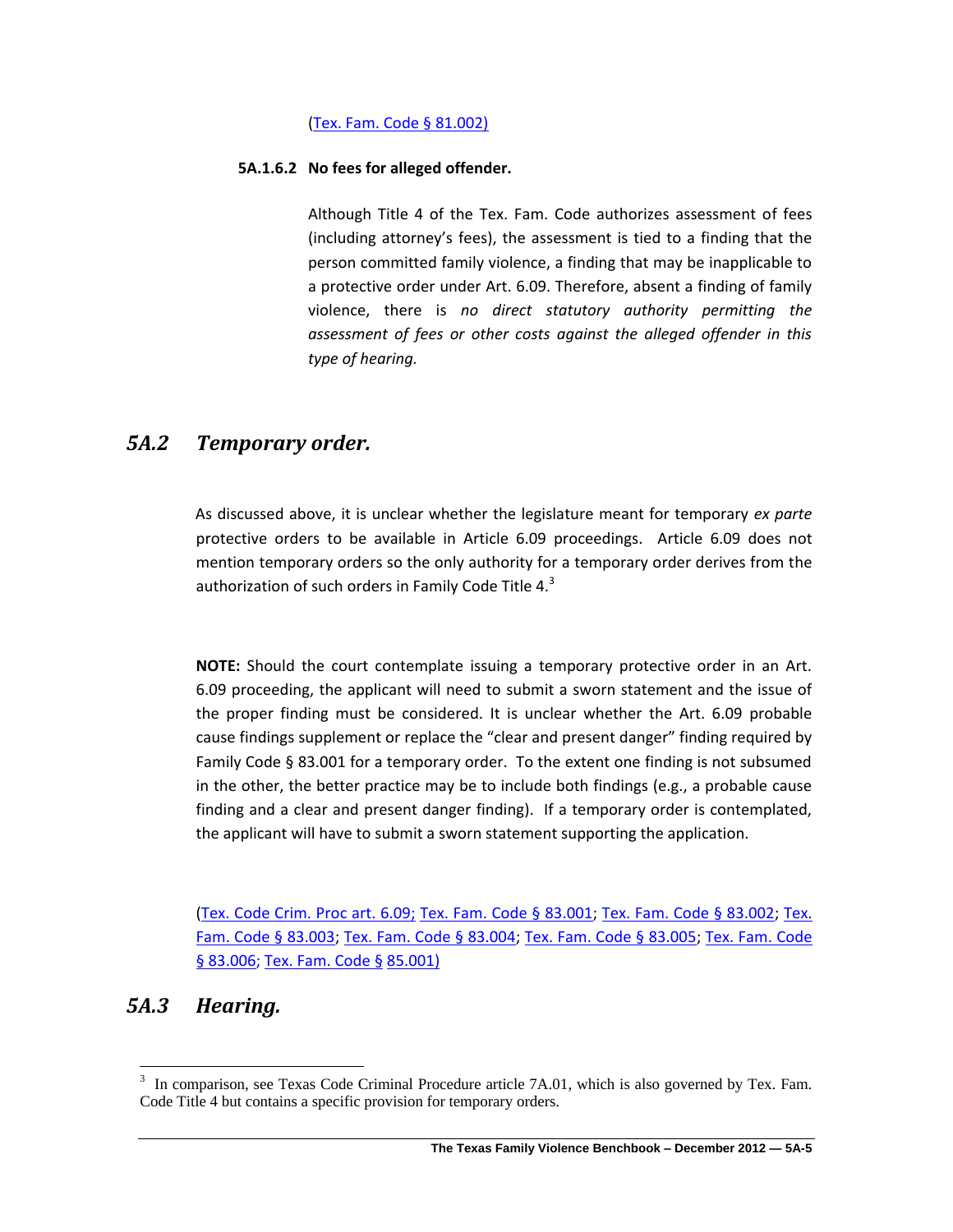Art. 6.09 does not specifically address the issues of notice, settings, continuances, answers, agreed or separate orders, or defaults so Family Code Title 4 controls the applicable procedures.

### **5A.3.1 Minimum notice period for hearing.**

The defendant is entitled to at least 48 hours prior notice of the hearing date and time, and the defendant's request for a resetting for failure to give the minimum notice must be granted.

[\(Tex. Fam. Code § 84.003;](http://www.lexis.com/research/slft?cite=54582046616D696C7920436F646520A72038342E303033&keyenum=15452&keytnum=0) [Tex. Fam. Code § 84.004\)](http://www.lexis.com/research/slft?cite=54582046616D696C7920436F646520A72038342E30303429&keyenum=15452&keytnum=0)

### **5A.3.2 Initial setting for hearing.**

The initial setting for the hearing must be:

- no later than the  $14<sup>th</sup>$  day after the protective order application was filed for all courts **EXCEPT**
- in *district courts* that cover multiple counties or in district courts in counties over 2 million in population, the hearing may, upon request of the applicant's representative, be set no later than the 20th day after the application was filed.

[\(Tex. Fam. Code § 84.001;](http://www.lexis.com/research/slft?cite=54582046616D696C7920436F646520A72038342E303031&keyenum=15452&keytnum=0) Tex. [Fam. Code § 84.002\(](http://www.lexis.com/research/slft?cite=54582046616D696C7920436F646520A72038342E303032&keyenum=15452&keytnum=0)a))

## **5A.3.3 Resetting the hearing for insufficient notice.**

If the defendant is not served with notice of hearing at least 48 hours before the scheduled hearing time, either the applicant or the defendant may request the hearing be rescheduled for a date that is: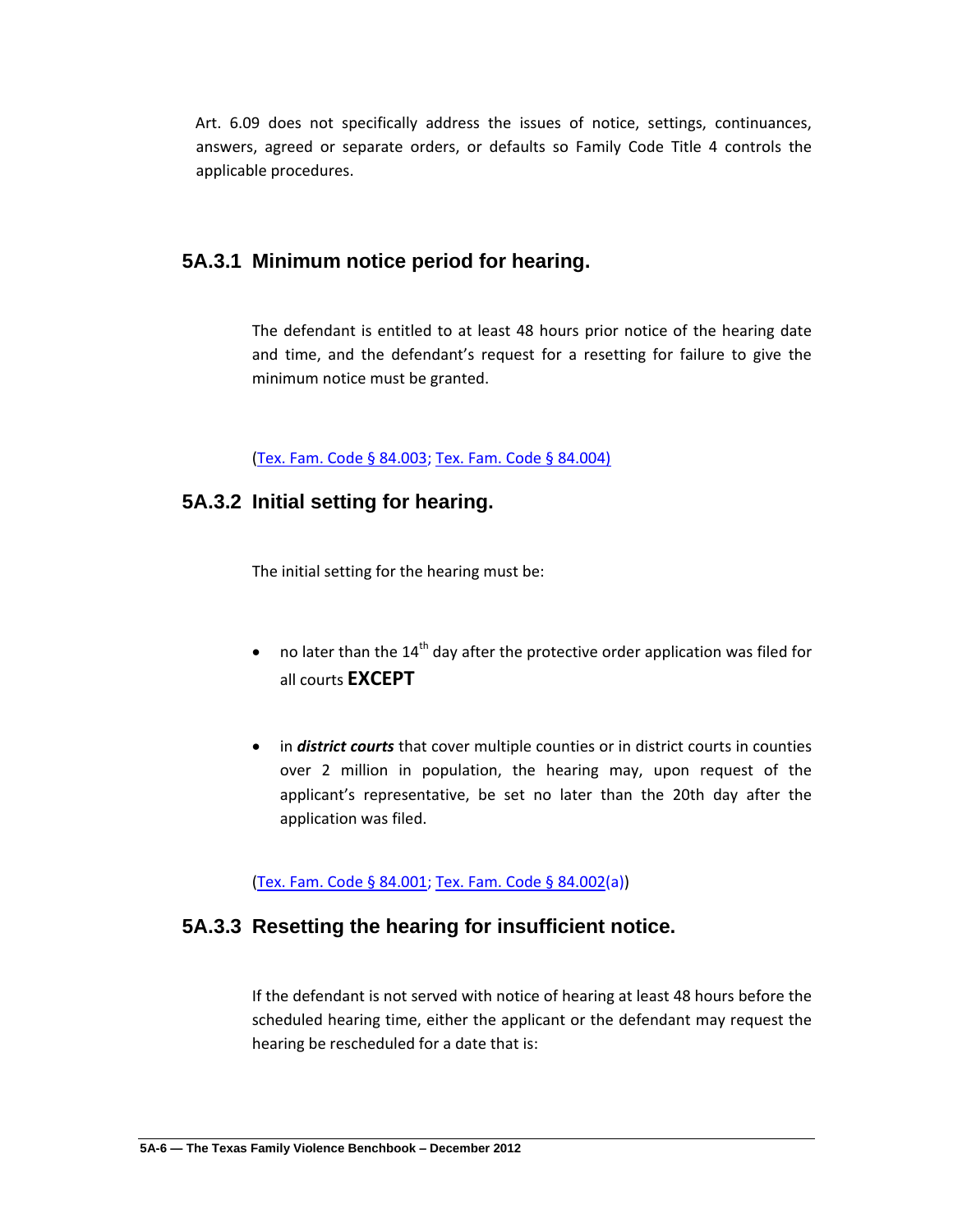within 14 days of the date the request was made;

**OR**

 within 20 days of the request for cases in the district courts in counties with a population over 2 million or that cover multiple counties.

[\(Tex. Fam. Code § 84.003;](http://www.lexis.com/research/slft?cite=54582046616D696C7920436F646520A72038342E303033&keyenum=15452&keytnum=0) [Tex. Fam. Code § 84.004\)](http://www.lexis.com/research/slft?cite=54582046616D696C7920436F646520A72038342E30303429&keyenum=15452&keytnum=0)

### **5A.3.4 Continuances.**

The court has discretion over whether to grant a legislative continuance requested pursuant t[o Tex. Civ. Prac. & Rem. Code § 30.003.](http://www.lexis.com/research/slft?cite=54582043697620507261632052656D20436F646520A72033302E3030332E&keyenum=15452&keytnum=0) See § 3.4.

[\(Tex. Fam. Code § 84.005\)](http://www.lexis.com/research/slft?cite=54582046616D696C7920436F646520A72038342E30303529&keyenum=15452&keytnum=0)

### **5A.3.5 Order based on agreement.**

Article 6.09 refers only to "protective orders," not to "order based on the parties' agreement" (a.k.a. "agreed orders"). Tex. Fam. Code Title 4 protective orders are slightly different from "agreed orders" so it is debatable that the procedure for "agreed" orders set out in Chapter 85 of the Family Code should be utilized in the context of Article 6.09 protective orders. If the court finds that an agreed order is appropriate under Article 6.09, it should follow the procedures set out in Chapter 85 of the Family Code. See Chapter 3.

[\(Tex. Fam. Code § 85.005;](http://www.lexis.com/research/slft?cite=54582046616D696C7920436F646520A72038352E303035&keyenum=15452&keytnum=0) [Tex. Fam. Code § 85.021\)](http://www.lexis.com/research/slft?cite=54582046616D696C7920436F646520A72038352E30323129&keyenum=15452&keytnum=0)

## **5A.3.6 Separate or "mutual" protective orders.**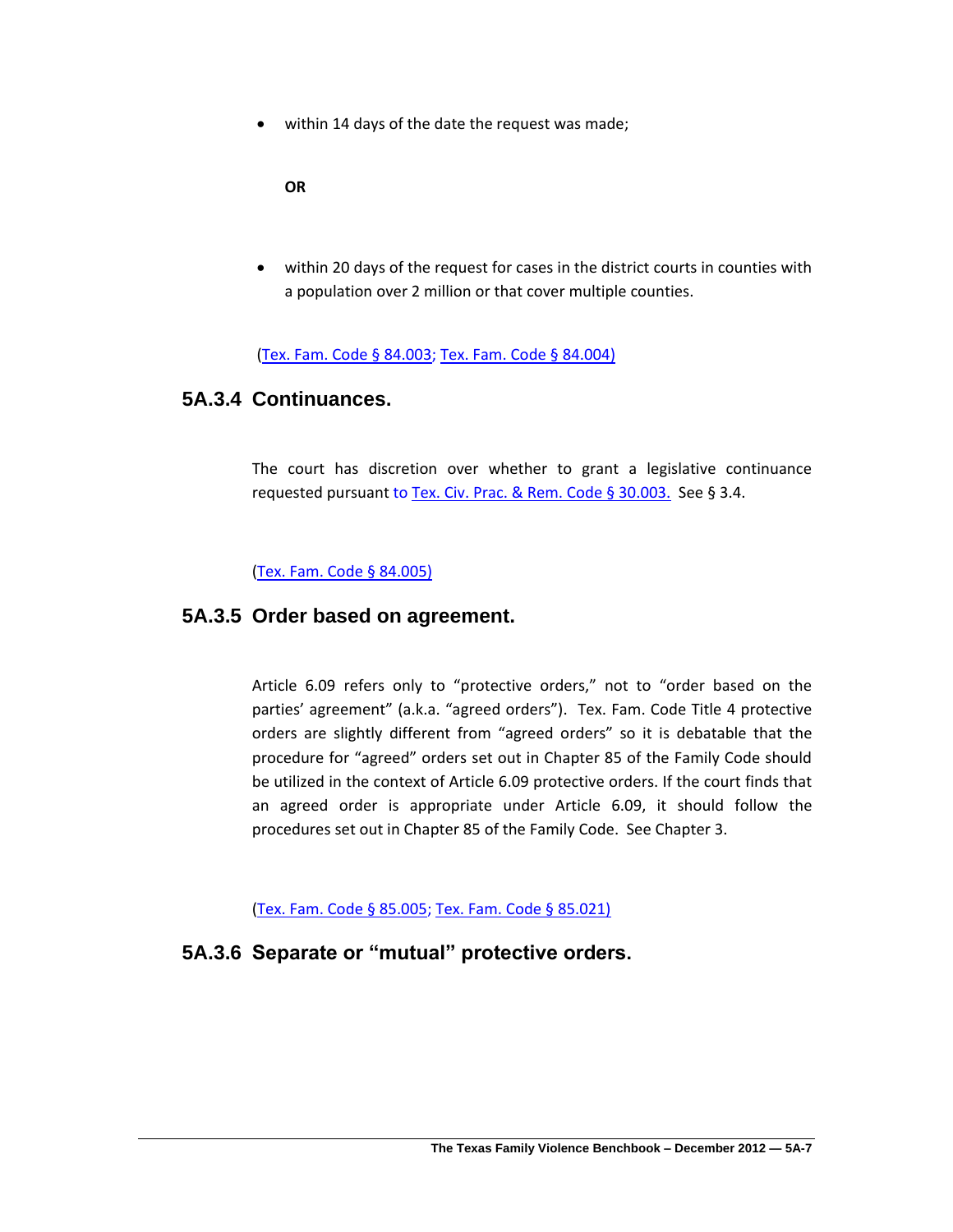There is no authority for entering a separate or "mutual" protective order that imposes criminally enforceable provisions against an applicant.<sup>4</sup>

# *5A.4 Answer.*

A defendant may, but is not required to, file an answer at any time before the hearing.

#### [\(Tex. Fam. Code § 82.022\)](http://www.lexis.com/research/slft?cite=54582046616D696C7920436F646520A72038322E30323229&keyenum=15452&keytnum=0)

# *5A.5 Default.*

Whether or not the defendant files an answer, if the defendant fails to appear or be represented at the hearing, a default judgment may be entered after:  $5$ 

- proof of proper service of notice (service at least 48 hours before the hearing time or a rescheduled hearing);
- the court deems the allegations in the application to be true and finds that the deemed facts are sufficient to support a finding that the defendant committed a criminal offense due to bias or prejudice and is likely to commit another such act based on the same motives;

#### **AND**

 $\overline{\phantom{a}}$ 

 proof of any evidence necessary to support the sanctions (terms and conditions imposed upon the defendant) imposed by the order.

 $<sup>4</sup>$  In order to require a party to act or refrain from engaging in conduct, the court must find the person has</sup> committed family violence. Because Art. 6.09 does not require a finding of family violence, there does not appear to be a basis for entering a separate order against a person requesting a protective order under Art. 6.09. ([Tex. Fam. Code §§ 85.001](http://www.lexis.com/research/slft?cite=54582046616D696C7920436F646520A7A72038352E303031&keyenum=15452&keytnum=0)(b), 85.003 and 85.022)

<sup>5</sup> See *Polley v. State,* No. 11-03-0340-CR, 2004 Tex. App. 11317 (Tex. App.—Eastland, Dec. 16, 2004, no pet.).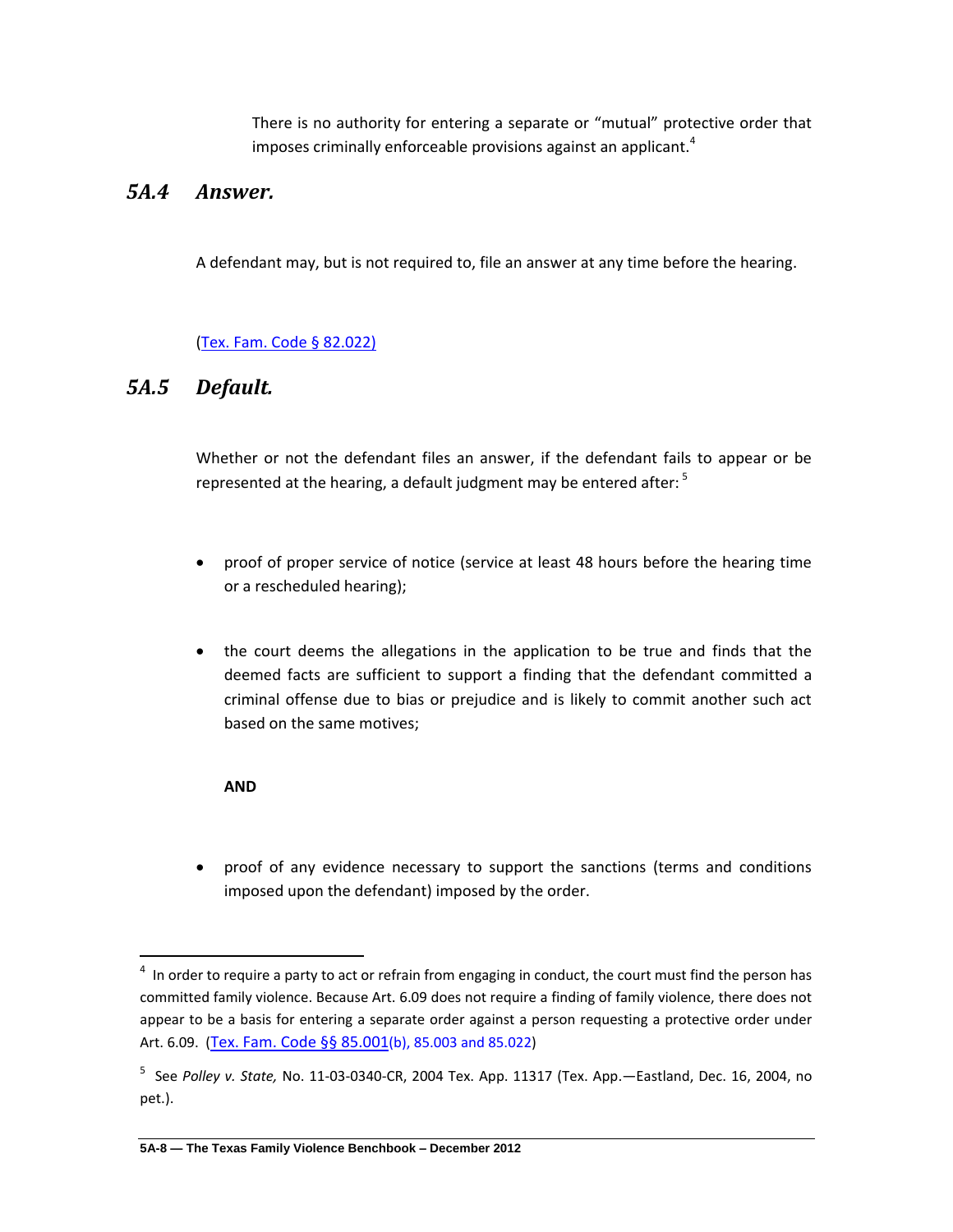**NOTE**: To issue an order based on deemed findings in a default proceeding, the court **MAY NOT** take evidence on any issue other than proof of service of notice and sanctions.

[\(Tex. Code Crim. Proc. 6.09;](http://www.lexis.com/research/xlink?app=00075&view=full&searchtype=lt&search=Tex.+Code+Crim.+Proc.+art.+6.09) [Tex. Fam. Code § 84.003;](http://www.lexis.com/research/slft?cite=54582046616D696C7920436F646520A72038342E303033&keyenum=15452&keytnum=0) [Tex. Fam. Code §, 84.004,](http://www.lexis.com/research/slft?cite=54582046616D696C7920436F646520A72C2038342E303034&keyenum=15452&keytnum=0) [Tex.](http://www.lexis.com/research/xlink?app=00075&view=full&searchtype=lt&search=Tex.+Fam.+Code+%A7+85.006)  [Fam. Code §85.006;](http://www.lexis.com/research/xlink?app=00075&view=full&searchtype=lt&search=Tex.+Fam.+Code+%A7+85.006) [Tex. R. Civ. P. 107;](http://www.lexis.com/research/slft?cite=5465782E20522E204369762E20502E20313037&keyenum=15452&keytnum=0) [Tex. R. Civ. P. 239;](http://www.lexis.com/research/slft?cite=5465782E20522E204369762E20502E20323339&keyenum=15452&keytnum=0) [Tex. R. Civ. P. 243\)](http://www.lexis.com/research/slft?cite=5465782E20522E204369762E20502E2032343329&keyenum=15452&keytnum=0)

# *5A.6 Permanent order contents.*

# **5A.6.1 Required findings.**

To issue a permanent order, the court must hold a hearing and find that probable cause exists to believe that:

- (1) the applicant is a victim of conduct by the defendant that violates  $Tex.$  Penal [Code § 42.072;](http://www.lexis.com/research/slft?cite=54582050656E616C20436F646520A72034322E303732&keyenum=15452&keytnum=0)
- (2) the nature of the scheme or course of conduct engaged in by the defendant in the commission of the offense indicates that the defendant is likely to engage in further conduct that is prohibited by Texas Penal Code  $\S$  $42.072(a)(1)$  $42.072(a)(1)$ , (2), or (3);
- (3) a protective order is needed to protect the victim;

The court must further order that:

(4) a constable will serve a copy of the order on the defendant;

#### **AND**

(5) the court clerk will forward a copy of the order to the local law enforcement agency that has jurisdiction over the applicant's residence.

[\(Tex. Code Crim. Proc. art. 6.09](http://www.lexis.com/research/xlink?app=00075&view=full&searchtype=lt&search=Tex.+Code+crim.+Proc.+art.+6.09)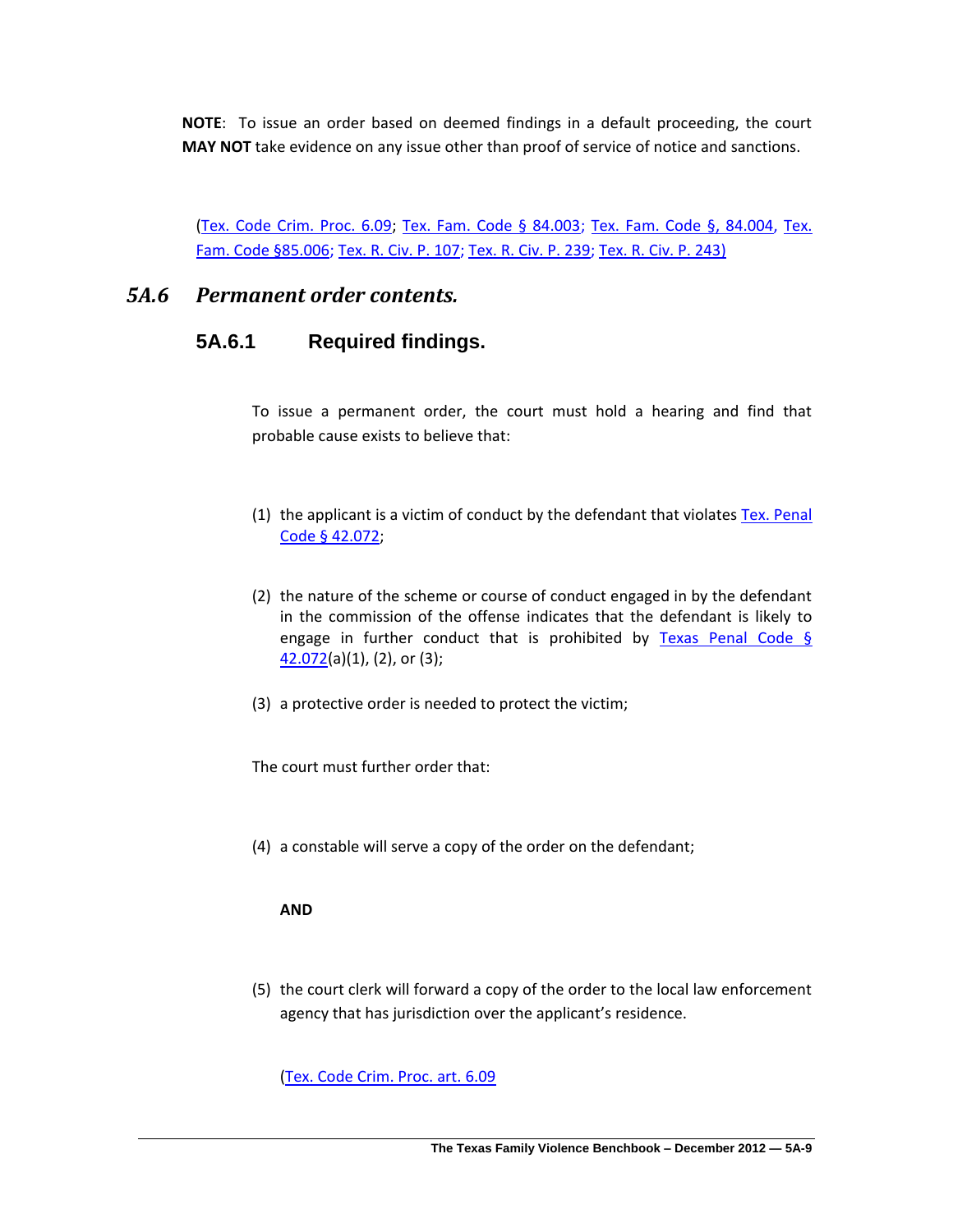# **5A.6.2 Conditions.**

In the protective order, the following conditions may be imposed as necessary to protect the victim or the victim's family or household. The court may require the defendant:

(1) to take a specified action necessary or appropriate to prevent or reduce the likelihood of future harm;

#### **AND**

#### (2) not to:

- communicate directly or indirectly in a threatening or harassing manner;
- go near the residence, work place, school, or child-care facility of a person protected by the order;
- engage in conduct, including following a person, that is reasonably likely to harass, annoy, alarm, abuse, torment, or embarrass;
- harm, threaten, or interfere with the care, custody, or control of a pet, companion animal, or assistance animal that is possessed by a person protected by an order or by a member of the family or household of a person protected by the order;
- possess a firearm (unless the defendant works full time as a licensed peace officer);

**OR**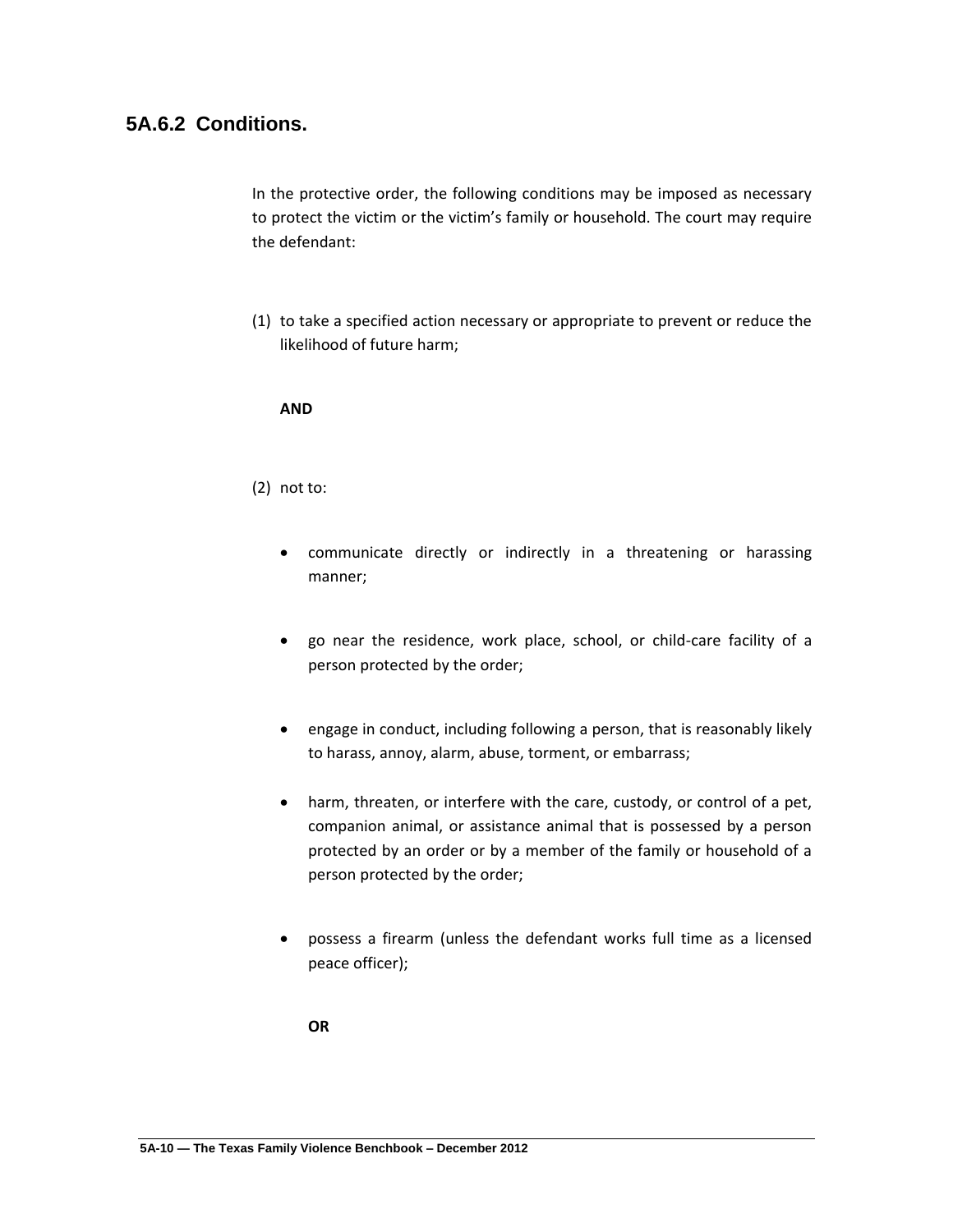• carry a concealed handgun (by suspending a license issued under Tex. [Gov't Code § 411.177\).](http://www.lexis.com/research/slft?cite=545820476F7665726E6D656E7420436F646520A7203431312E313737292E&keyenum=15452&keytnum=0)

**NOTE:** The federal authorities recommend that the order contain a "Brady marker," which is some notation or finding that the respondent is subject to the prohibitions on firearm possession under [18 U.S.C. § 921](http://www.lexis.com/research/xlink?app=00075&view=full&searchtype=lt&search=18+USCS+%A7+921) See chapter 14, infra.

[\(Tex. Code Crim. Proc. art. 6.09;](http://www.lexis.com/research/xlink?app=00075&view=full&searchtype=lt&search=Tex.+Code+crim.+Proc.+art.+6.09) [Tex. Fam. Code § 85.021;](http://www.lexis.com/research/slft?cite=54582046616D696C7920436F646520A72038352E303231&keyenum=15452&keytnum=0) [Tex. Fam. Code §](http://www.lexis.com/research/slft?cite=54582046616D696C7920436F646520A72038352E303232&keyenum=15452&keytnum=0)  [85.022](http://www.lexis.com/research/slft?cite=54582046616D696C7920436F646520A72038352E303232&keyenum=15452&keytnum=0) )

# **5A.6.3 Stay away provisions; confidential locations.**

With regard to places the defendant must stay away from, the permanent order must specifically describe each location and the minimum distance that the defendant must maintain from that location, unless the applicant requests that the location not be disclosed.

[\(Tex. Fam. Code § 85.007;](http://www.lexis.com/research/xlink?app=00075&view=full&searchtype=lt&search=Tex.+Fam.+Code+%A7+85.007) [Tex. Fam. Code § 85.022\)](http://www.lexis.com/research/slft?cite=54582046616D696C7920436F646520A72038352E30323229&keyenum=15452&keytnum=0)

# **5A.6.4 Warnings.**

The permanent order must contain the same warning as contained in a Family Code Title 4 protective order.

"A PERSON WHO VIOLATES THIS ORDER MAY BE PUNISHED FOR CONTEMPT OF COURT BY A FINE OF AS MUCH AS \$500 OR BY CONFINEMENT IN JAIL FOR AS LONG AS SIX MONTHS, OR BOTH. NO PERSON, INCLUDING A PERSON WHO IS PROTECTED BY THIS ORDER, MAY GIVE PERMISSION TO ANYONE TO IGNORE OR VIOLATE ANY PROVISION OF THIS ORDER. DURING THE TIME IN WHICH THIS ORDER IS VALID, EVERY PROVISION OF THIS ORDER IS IN FULL FORCE AND EFFECT UNLESS A COURT CHANGES THE ORDER. IT IS UNLAWFUL FOR ANY PERSON, OTHER THAN A PEACE OFFICER, AS DEFINED BY SECTION 1.07, PENAL CODE, ACTIVELY ENGAGED IN EMPLOYMENT AS A SWORN, FULL-TIME PAID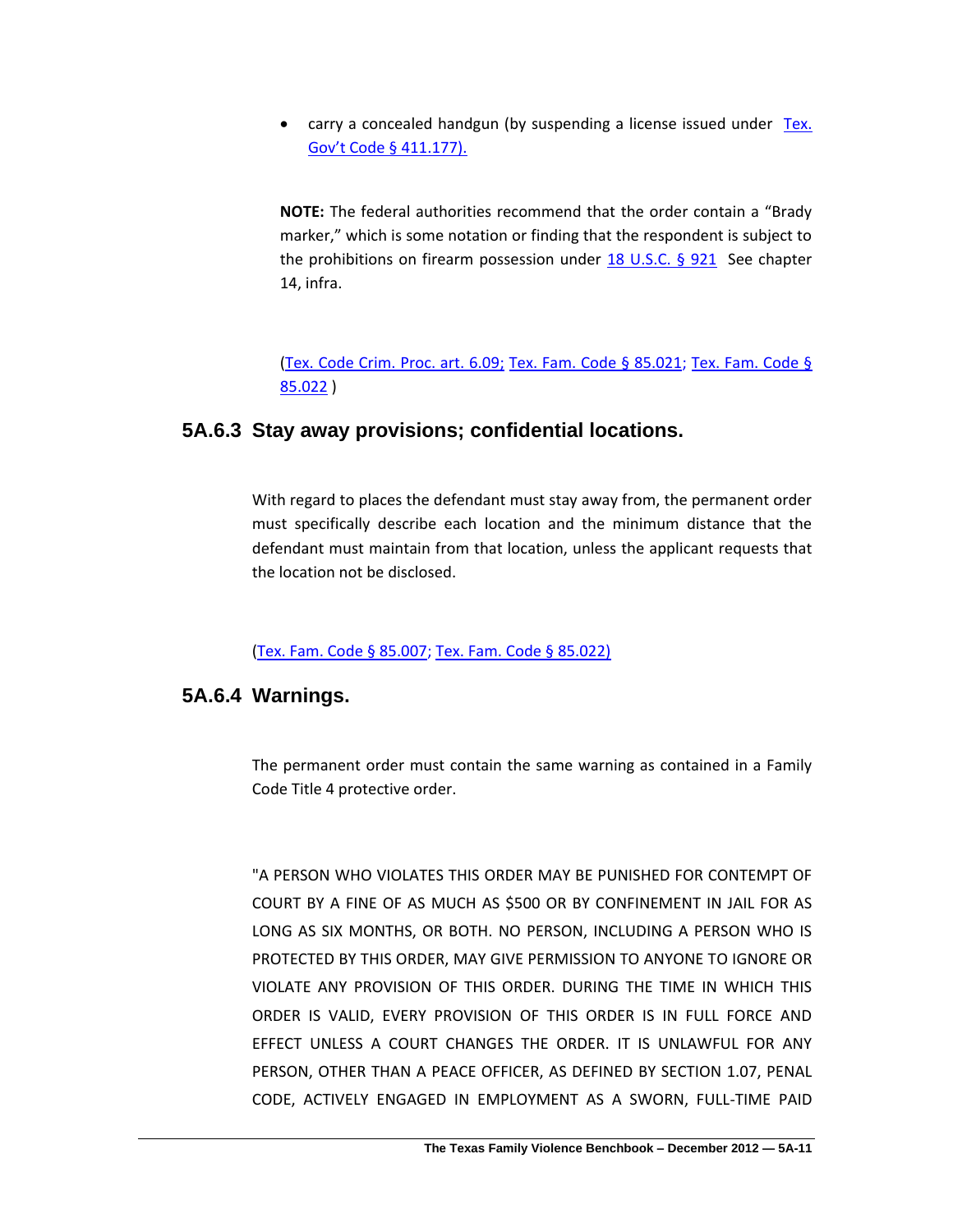EMPLOYEE OF A STATE AGENCY OR POLITICAL SUBDIVISION WHO IS SUBJECT TO A PROTECTIVE ORDER TO POSSESS A FIREARM OR AMMUNITION.

The warning must be in letters that are bold, underlined, or all caps.

[\(Tex. Code Crim. Proc. 6.09\(c](http://www.lexis.com/research/xlink?app=00075&view=full&searchtype=lt&search=Tex.+Code+crim.+Proc.+art.+6.09))(1)[; Tex. Fam. Code § 85.026\)](http://www.lexis.com/research/slft?cite=54582046616D696C7920436F646520A72038352E30323629&keyenum=15452&keytnum=0)

**NOTE:** Under the controlling statute, [Tex. Fam. Code § 85.026,](http://www.lexis.com/research/slft?cite=54582046616D696C7920436F646520A72038352E303236&keyenum=15452&keytnum=0) the following language is required in an order issued under Art. 6.09.

A VIOLATION OF THIS ORDER BY COMMISSION OF AN ACT PROHIBITED BY LAW OR BY THE ORDER MAY BE PUNISHABLE BY A FINE OF AS MUCH AS \$4,000 OR BY CONFINEMENT IN JAIL FOR AS LONG AS ONE YEAR, OR BOTH. AN ACT THAT RESULTS IN A SEPARATE OFFENSE MAY BE PROSECUTED AS A SEPARATE OFFENSE IN ADDITION TO A VIOLATION OF THIS ORDER.

However, use of this warning in an Art. 6.09 article is problematic because, a violation of an order issued under Art. 6.09 is **NOT** a crime. Depending on what the order prohibits and whom it protects, possession of a firearm while restrained by an Article 6.09 order might violate the federal Gun Control Act. [18](http://www.lexis.com/research/slft?cite=31382055534320A7A720393231&keyenum=15452&keytnum=0)  [U.S.C. § 921](http://www.lexis.com/research/slft?cite=31382055534320A7A720393231&keyenum=15452&keytnum=0) and [18 U.S.C. § 922\(](http://www.lexis.com/research/xlink?app=00075&view=full&searchtype=lt&search=18+USCS+%A7+922)g)(8).<sup>6</sup>

**NOTE: Oral warning required at hearing**. Is not quite clear that the provisions of [Tex. Family Code §85.041\(](http://www.lexis.com/research/xlink?app=00075&view=full&searchtype=lt&search=Tex.+Fam.+Code+%A7+85.041)c) regarding oral warnings apply in this context (because the required warning addresses family violence). however, the better practice seems to be to warn the defendant orally as well as in writing of the order's prohibitions and attendant consequences for violations.

 $\overline{a}$ 

 $6$  [18 U.S.C. § 921](http://www.lexis.com/research/slft?cite=31382055534320A720393231&keyenum=15452&keytnum=0) makes it an offense to possess a firearm while restrained by a protective order, which is defined in 18 U.S.C. §  $922(g)(8)$  as a court order issued after notice and an opportunity to be heard that restrains a person from harassing, stalking, or threatening an intimate partner or child of an intimate partner or engaging in conduct that would place an intimate partner in fear of bodily injury to the intimate partner or child and includes a finding that the person restrained represents a credible threat of physical safety to such intimate partner or child or by its terms explicitly prohibits the use, attempted use, or threatened use of physical force against such intimate partner or child that would reasonably be expected to cause bodily injury.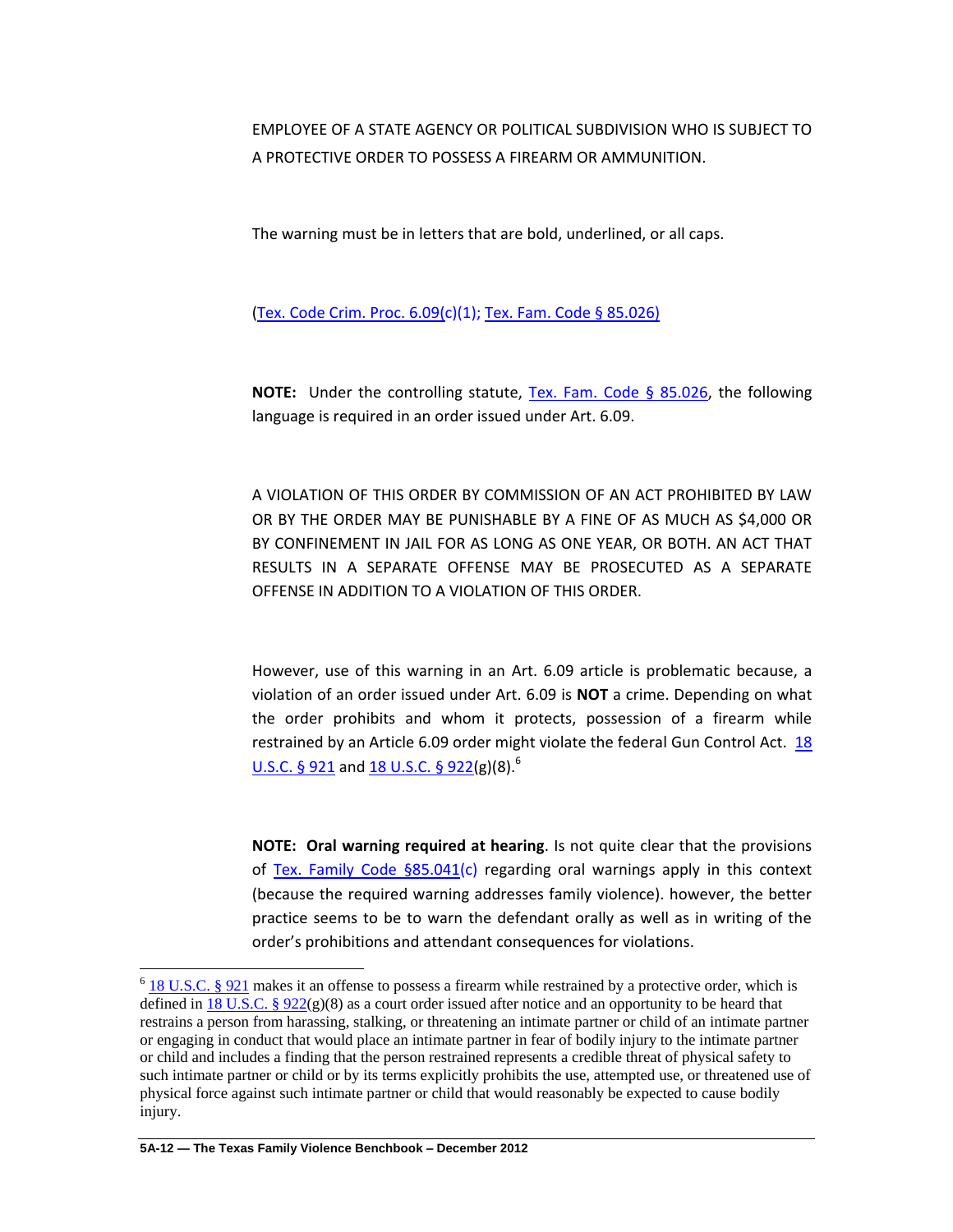# **5A.6.5 Duration.**

The permanent order must state its duration, which can be:

- (1) for the time specified in the order, not to exceed two years;
- (2) if no period is stated in the order, until the second anniversary of the date of issuance;
- (3) until modified by court order;
- (4) if the respondent is confined or imprisoned when the order would expire, the order expires on the first anniversary of the date the respondent is released;

#### **OR**

- (5) for applications filed on or after September 1, 2011, longer than two years, upon a finding that the person restrained by the order: (a) caused serious bodily injury to the applicant or a member of the applicant's family or household OR (b) was the subject of two or more previous protective orders rendered:
	- to protect a person to be protected by the current order

#### **AND**

• after a finding that the person restrained has committed family violence and is likely to commit family in the future.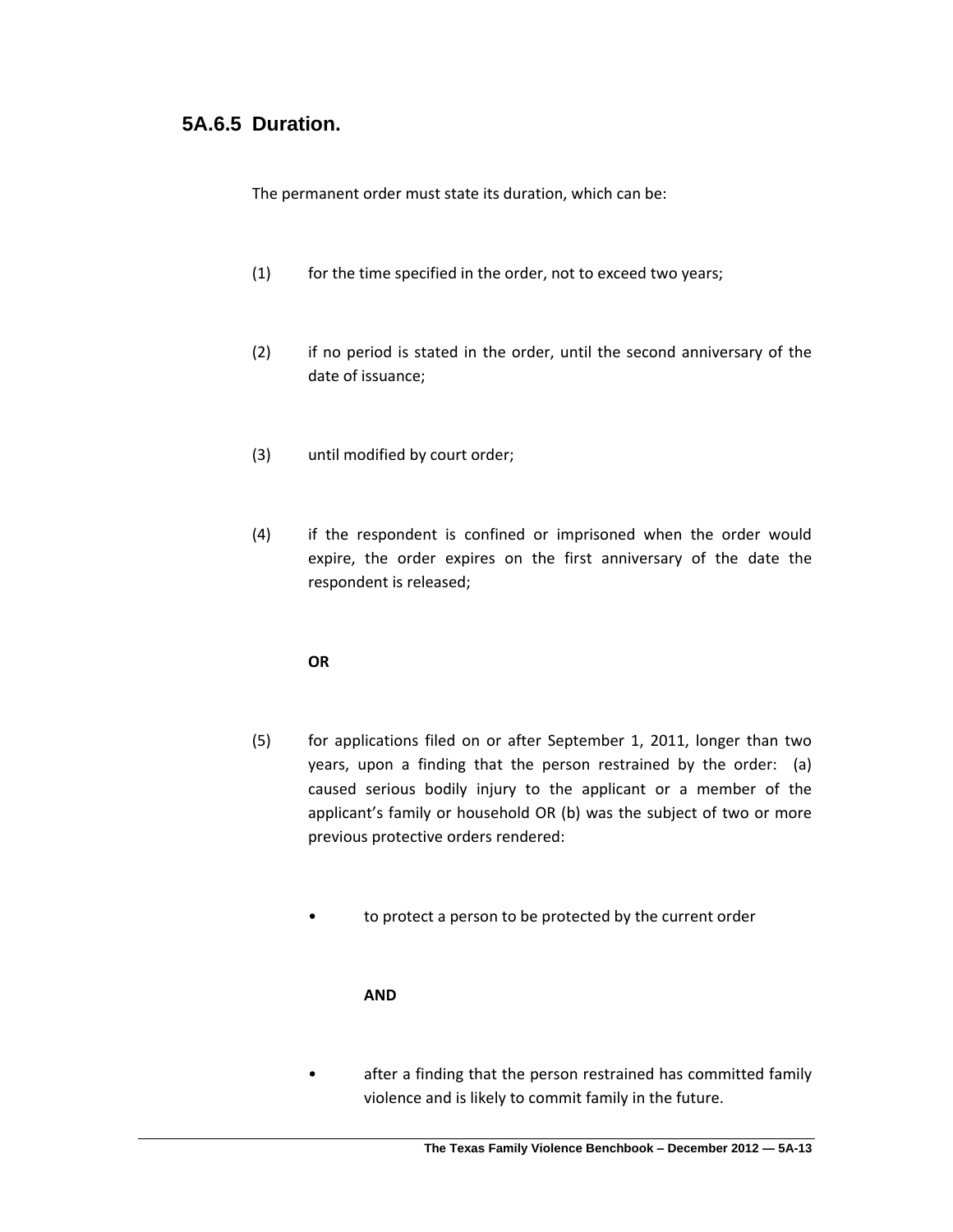[\(Tex. Fam. Code § 85.001](http://www.lexis.com/research/slft?cite=54582046616D696C7920436F646520A7A72038352E303031&keyenum=15452&keytnum=0) and [Tex. Fam. Code §](http://www.lexis.com/research/xlink?app=00075&view=full&searchtype=lt&search=Tex.+Fam.+Code+%A7+85.025) 85.025)

### **5A.6.6 Service of the order.**

If the respondent or his attorney is not present to take possession of a copy when the order is signed, a copy of the protective order shall be delivered to the respondent:

• as provided by [Tex. R. Civ. P. Rule 21a](http://www.lexis.com/research/slft?cite=5465782E20522E204369762E20502E2052756C6520323161&keyenum=15452&keytnum=0) (in person, by mail, or by facsimile to the person or the person's attorney);

**OR**

served in the same manner as a writ of injunction [\(Tex. R. Civ. P. 689\).](http://www.lexis.com/research/slft?cite=5465782E20522E204369762E20502E20363839292E&keyenum=15452&keytnum=0)

**NOTE:** The order should inform the respondent of the deadline for surrending firearms and ammunition. The respondent should be told where and how to surrender weapons to law enforcement or another entity and how to present proof to the court that the surrender has occurred.

**(**[Tex. Fam. Code § 85.041](http://www.lexis.com/research/slft?cite=54582046616D696C7920436F646520A72038352E30343129&keyenum=15452&keytnum=0)**)**

### **5A.6.7 Delivery to victim and others.**

The court's clerk shall send a copy of the order to:

- the victim or the victim's attorney (this is a certified copy);
- law enforcement agencies with jurisdiction over the victim's residence;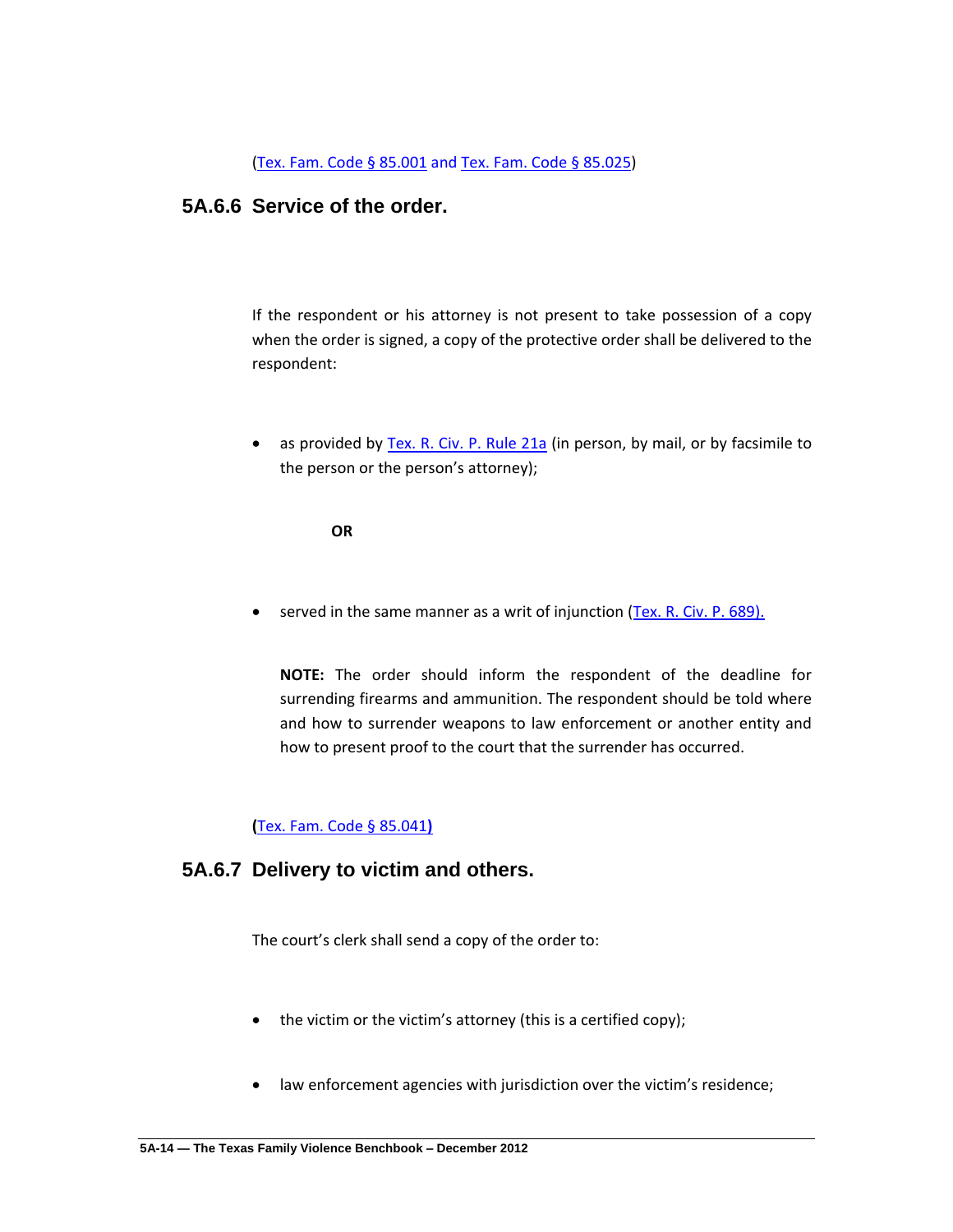- if the restrained person is a member of the state military force or is on active-duty status serving in the United State armed forces, to the staff judge advocate at the Joint Force Headquarters or the provost marshal of the military installation to which the respondent is assigned for immediate notification of the respondent's commanding officer (Tex. Fam. Code § [85.042;](http://www.lexis.com/research/slft?cite=54582046616D696C7920436F646520A72038352E303432&keyenum=15452&keytnum=0) [Tex. Code Crim. Proc. art. 42.0182\)](http://www.lexis.com/research/xlink?app=00075&view=full&searchtype=lt&search=Tex.+Code+Crim.+Proc.+art.+42.0182);
- a school or child-care facility, if the defendant is ordered to stay away from the premises of that school or facility and if the victim has provided the address to the clerk;

**AND**

 if the order suspends a concealed handgun license, to the Department of Public Safety's Concealed Handgun Division.

# **5A.6.8 Confidentiality of victim's identity.**

The victim of an offense may file a pseudonym form (developed by the state attorney general's office) requesting that a pseudonym be used instead of the victim's name in all public files and records concerning the offense, including records of judicial proceedings. Once the form is filed with law enforcement, the law enforcement agency must honor the request and provide notice of the filing to the state's attorney. After receiving notice of the filing, the state's attorney is thereafter responsible for ensuring that the pseudonym is used in all legal proceedings concerning the offense.

#### [\(Tex. Code. Crim. Proc. 57D.02\)](http://www.lexis.com/research/xlink?app=00075&view=full&searchtype=lt&search=Tex.+Code+Crim.+Proc.+art.+57D.02)

# *5A.7 Duties of law enforcement.*

 $\overline{a}$ 

 **Database**. Within 10 days after receipt of a copy of the order and the completed DPS protective order data entry sheet or its functional equivalent<sup>7</sup> (see § 19.11), the

 $7$  See the form in the Supreme Court Task Force's Protective Order Kit, available at: www.TexasLawHelp.org.